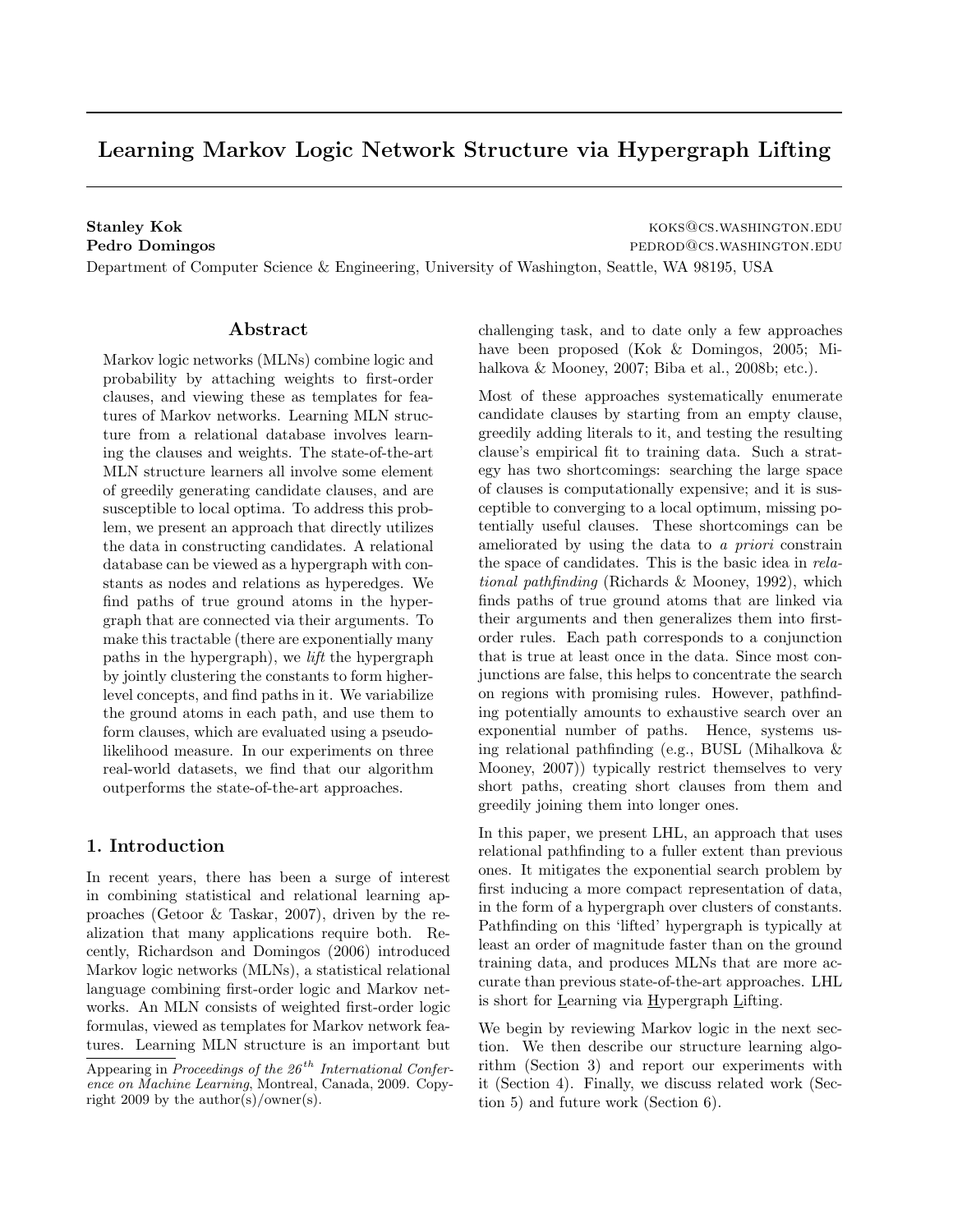# 2. Markov Logic

In first-order logic (Genesereth & Nilsson, 1987), formulas are constructed using four types of symbols: constants, variables, functions, and predicates. (In this paper we use only function-free logic.) Constants represent objects in a domain of discourse (e.g., people: Anna, Bob, etc.). Variables (e.g., x, y) range over the objects. Predicates represent relations among objects (e.g., Advises), or attributes of objects (e.g., Student). (In this paper, we use *predicate* and *re*lation interchangeably.) Variables and constants may be typed. An atom is a predicate symbol applied to a list of arguments, which may be variables or constants (e.g.,  $Advises(x, Bob)$ ). A ground atom is an atom all of whose arguments are constants. A world is an assignment of truth values to all possible ground atoms. A database is a partial specification of a world; each atom in it is true, false or (implicitly) unknown. In this paper, we make a closed-world assumption: a ground atom not in the database is assumed to be false. A clause is a disjunction of non-negated/negated atoms.

A Markov network (Pearl, 1988) represents the joint distribution of a set of variables  $X = (X_1, \ldots, X_n) \in$ X as a product of factors:  $P(\mathbf{X} = \mathbf{x}) = \frac{1}{Z} \prod_k f_k(\mathbf{x}_k),$ where each factor  $f_k$  is a non-negative function of a subset of the variables  $x_k$ , and Z is a normalization constant. As long as  $P(X=x) > 0$  for all x, the distribution can be equivalently represented as a log-linear model:  $P(\mathbf{X} = \mathbf{x}) = \frac{1}{Z} \exp(\sum_i w_i g_i(\mathbf{x}))$ , where the features  $g_i(\mathbf{x})$  are arbitrary functions of (a subset of) the variables' state.

A Markov logic network (MLN) is a set of weighted first-order formulas. Together with a set of constants representing objects in the domain, it defines a Markov network with one variable per ground atom and one feature per ground formula. The probability distribution over possible worlds x is given by  $P(X = x) =$  $\frac{1}{Z} \exp(\sum_{i \in F} \sum_{j \in G_i} w_i g_j(x))$  where Z is the partition function,  $\overline{F}$  is the set of all first-order formulas in the MLN,  $G_i$  is the set of groundings of the *i*<sup>th</sup> first-order formula, and  $g_i(x) = 1$  if the jth ground formula is true and  $g_i(x) = 0$  otherwise. Markov logic enables us to compactly represent complex models in non-i.i.d. domains. General algorithms for inference and learning in Markov logic are discussed in Richardson and Domingos (2006).

# 3. Learning via Hypergraph Lifting

We call our algorithm LHL, for Learning via Hypergraph Lifting. In LHL, we make use of hypergraphs. A hypergraph is a straightforward generaliza-



Figure 1. Lifting a hypergraph.

tion of a graph in which an edge can link any number of nodes, rather than just two. More formally, we define a hypergraph as a pair  $(V, E)$  where V is a set of nodes, and E is a multiset of labeled non-empty ordered subsets of V called hyperedges. In LHL, we find paths in a hypergraph. A path is defined as a set of hyperedges such that for any two hyperedges  $e_0$  and  $e_n$  in the set, there exists an ordering of (a subset of) hyperedges in the set  $e_0, e_1, \ldots, e_{n-1}, e_n$  such that  $e_i$ and  $e_{i+1}$  share at least one node.

A database can be viewed as a hypergraph with constants as nodes, and true ground atoms as hyperedges. Each hyperedge is labeled with a predicate symbol. Nodes (constants) are linked by a hyperedge (true ground atom) if and only if they appear as arguments in the hyperedge. (Henceforth we use node and constant interchangeably, and likewise for hyperedge and true ground atom.) A path of hyperedges can be generalized into a first-order clause by variabilizing their arguments. To avoid tracing the exponential number of paths in the hypergraph, LHL first jointly clusters the nodes into higher-level concepts, and by doing so it also clusters the hyperedges (i.e., the ground atoms containing the clustered nodes). The 'lifted' hypergraph has fewer nodes and hyperedges, and therefore fewer paths, reducing the cost of finding them.

Figure 1 provides an example. We have a database describing an academic department where professors tend to have students whom they are advising as teaching assistants (TAs) in the classes the professors are teaching. The left graph is created from the database, and after lifting, results in the right graph. Observe that the lifted graph is simpler and the clustered constants correspond to the high-level concepts of Professor, Student, and Course.

Algorithm 1 gives the pseudocode for LHL. LHL begins by lifting a hypergraph (Algorithm 2). Then it finds paths in the lifted hypergraph (Algorithm 3). Finally it creates candidate clauses from the paths, and learn their weights to create an MLN (Algorithm 4).

### 3.1. Hypergraph Lifting

We call our hypergraph lifting algorithm LiftGraph. LiftGraph is similar to the MRC and SNE algo-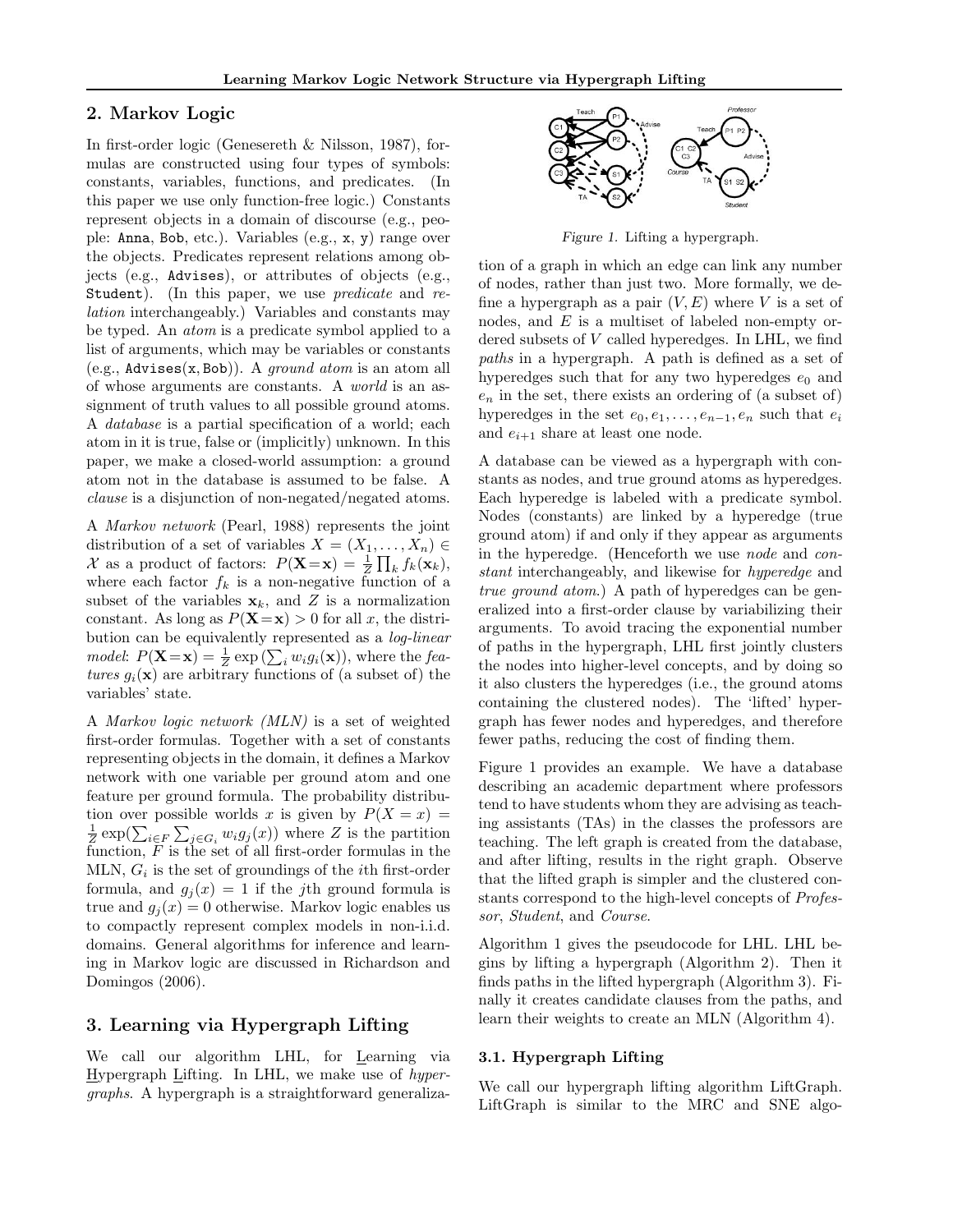| Algorithm 1 $LHL(D,T,\omega,\mu,\nu,\pi,\pi',\sigma)$                                                                                                                                                                                                                                                                                                                                                                                                                                                                                                                                                                                                                                                                                                                                                                                                                                                                                                                                                                                                                                                                                                            | Algorithm 3 $FindPaths(CurPath, V, \omega, H)$                                                                                                                                                                                                                                                                                                                                                                                                                                                                                                                                                                                                                                                                                                                                                                                                                                                                       |
|------------------------------------------------------------------------------------------------------------------------------------------------------------------------------------------------------------------------------------------------------------------------------------------------------------------------------------------------------------------------------------------------------------------------------------------------------------------------------------------------------------------------------------------------------------------------------------------------------------------------------------------------------------------------------------------------------------------------------------------------------------------------------------------------------------------------------------------------------------------------------------------------------------------------------------------------------------------------------------------------------------------------------------------------------------------------------------------------------------------------------------------------------------------|----------------------------------------------------------------------------------------------------------------------------------------------------------------------------------------------------------------------------------------------------------------------------------------------------------------------------------------------------------------------------------------------------------------------------------------------------------------------------------------------------------------------------------------------------------------------------------------------------------------------------------------------------------------------------------------------------------------------------------------------------------------------------------------------------------------------------------------------------------------------------------------------------------------------|
| <b>input:</b> $D$ , a relational database<br>$T$ , a set of types, where a type is a set of constants<br>$\omega$ , maximum number of hyperedges in a path<br>$\mu$ , minimum number of ground atoms per hyperedge in<br>a path in order for it to be selected<br>$\nu$ , maximum number of ground atoms to sample in a path<br>$\pi, \pi'$ , length penalties on clauses<br>$\sigma$ , fraction of atoms to sample from D<br><b>output:</b> (Clauses, Weights), an MLN containing a set of learned<br>clauses and their weights<br>note: Index H maps from each node $\gamma_i$ to the set of<br>hyperedges $r(\gamma_1, \ldots, \gamma_i, \ldots, \gamma_n)$ containing $\gamma_i$<br>$E$ is a set of hyperedges in a lifted hypergraph<br><i>Paths</i> is a set of paths, each path being a set of hyperedges<br>$(H, E) \leftarrow LiftGraph(D, T)$<br>$Paths \leftarrow \emptyset$<br>for each $r(\gamma_1,\ldots,\gamma_n)\in E$<br>$Paths \leftarrow Paths \cup FindPaths({r(\gamma_1, , \gamma_n)}, {\gamma_1, , \gamma_n}, \omega, H)$<br>$(Clauses, Weights) \leftarrow CreateMLN(Paths, D, \mu, \nu, \pi, \pi', \sigma)$<br>return (Classes, Weights) | <b>input:</b> CurPath, set of connected hyperedges<br>$V$ , set of nodes in $CurPath$<br>note: The other inputs and output are as described in Algorithm 1<br>if $ CurPath  = \omega$<br>$return \emptyset$<br>$Paths \leftarrow \emptyset$<br>for each $\gamma_i \in V$<br>for each $r(\gamma_1,\ldots,\gamma_n) \in H[\gamma_i]$<br><b>if</b> $r(\gamma_1, \ldots, \gamma_n) \notin CurPath$<br>$CurPath \leftarrow CurPath \cup \{r(\gamma_1,\ldots,\gamma_n)\}\$<br>$Paths \leftarrow Paths \cup \{CurPath\}$<br>$V' \leftarrow \emptyset$<br>for each $\gamma_i \in \{\gamma_1, \ldots, \gamma_n\}$<br>if $\gamma_i \notin V$<br>$\overline{V} \leftarrow V \cup {\gamma_i}$<br>$V' \leftarrow V' \cup {\gamma_i}$<br>$Paths \leftarrow Paths \cup FindPath(CurPath, V, \omega, H)$<br>$CurPath \leftarrow CurPath \setminus \{r(\gamma_1,\ldots,\gamma_n)\}\$<br>$V \leftarrow V \setminus V'$<br>return Paths |
| $\cdots$<br>$\alpha$ rigin $\alpha$ is $\alpha$<br>$\cdots$                                                                                                                                                                                                                                                                                                                                                                                                                                                                                                                                                                                                                                                                                                                                                                                                                                                                                                                                                                                                                                                                                                      |                                                                                                                                                                                                                                                                                                                                                                                                                                                                                                                                                                                                                                                                                                                                                                                                                                                                                                                      |

allowing information to propagate from one cluster to another as they are formed. The number of clusters need not be pre-specified. As a consequence of clustering the constants, the ground atoms in which the constants appear are also clustered. Each hyperedge in the lifted hypergraph contains at least one true ground atom.

LiftGraph is defined using Markov logic. We use the variable r to represent a predicate,  $x_i$  for the *i*th argument of a predicate,  $\gamma_i$  for a cluster of ith arguments of a predicate (i.e., a set of constant symbols), and  $\Gamma_t$  for a clustering of constant symbols of type  $t$  (i.e., a set of clusters or, equivalently, a partitioning of a set of symbols). If  $x_i$  is in  $\gamma_i$ , we say that  $(x_1, \ldots, x_n)$  is in the *cluster combination*  $(\gamma_1, \ldots, \gamma_n)$ , and that  $(\gamma_1, \ldots, \gamma_n)$  contains the atom  $r(x_1, \ldots, x_n)$ .  $r(\gamma_1, \ldots, \gamma_n)$  denotes a hyperedge connecting nodes  $\gamma_1, \ldots, \gamma_n$ . A hypergraph representing the true ground atoms  $r(x_1, \ldots, x_n)$  in a database is simply  $(V = \{\{x_i\}\}, E = \{r(\{x_1\}, \ldots, \{x_n\})\})$  with each constant  $x_i$  in its own cluster, and a hyperedge for each true ground atom.

The learning problem in LiftGraph consists of finding the cluster assignment  $\{\Gamma\}$  that maximizes the posterior probability  $P({\{\Gamma\}}|D) \propto P({\{\Gamma\}})P(D|{\{\Gamma\}})$ , where  $D$  is a database of truth assignments to the observable  $r(x_1, \ldots, x_n)$  ground atoms. The prior  $P({\{\Gamma\}})$  is simply an MLN containing two rules. The first rule states that each symbol belongs to exactly one cluster. This rule is hard, i.e., it has infinite weight and cannot be violated.

$$
\forall x \; \exists^1 \gamma \; x \in \gamma
$$

The second rule is

 $\forall \gamma_1, \ldots, \gamma_n \exists x_1, \ldots, x_n \quad x_1 \in \gamma_1 \land \ldots \land x_n \in \gamma_n$ 

with negative weight  $-\infty < -\lambda < 0$ , which imposes an exponential prior on the number of cluster combina-

Algorithm 2  $LiftGraph(D, T)$ note: The inputs and output are as described in Algorithm 1 for each  $t \in T$ 

 $\Gamma_t \leftarrow \emptyset$ for each  $x \in t$  $\Gamma_t \leftarrow \Gamma_t \cup \{\gamma_x\}$   $(\gamma_x \text{ is a unit cluster containing } x)$ <br>  $H[\gamma_x] \leftarrow \emptyset$  (*H* maps from nodes to hyperedges)  $E \leftarrow \emptyset$  (E contains hyperedges) for each true ground atom  $r(x_1, \ldots, x_n) \in D$  $E \leftarrow E \cup \{r(\gamma_{x_1}, \ldots, \gamma_{x_n})\}$ <br>for each  $x_i \in \{x_1, \ldots, x_n\}$  $H[\gamma_{x_i}] \leftarrow H[\gamma_{x_i}] \cup \{r(\gamma_{x_1}, \ldots, \gamma_{x_n})\}$ repeat for each  $t \in T$  $(\gamma_{best}, \gamma_{best}') \leftarrow ClusterPairWithBestGain(\Gamma_t)$ if  $\{(\gamma_{best}, \gamma_{best}')\}\neq \emptyset$  $\gamma_{new} \leftarrow \gamma_{best} \cup \gamma'_{best}$ <br>  $\Gamma_t \leftarrow (\Gamma_t \setminus \{\gamma_{best}, \gamma'_{best}\}) \cup \gamma_{new}$ <br>  $H[\gamma_{new}] \leftarrow \emptyset$ for each  $\gamma \in \{\gamma_{best}, \gamma_{best}'\}$ for each  $r(\gamma_1, \ldots, \gamma, \ldots, \gamma_n) \in H[\gamma]$ <br>  $H[\gamma_{new}] \leftarrow H[\gamma_{new}] \cup \{r(\gamma_1, \ldots, \gamma_{new}, \ldots, \gamma_n)\}$ <br>  $E \leftarrow E \cup \{r(\gamma_1, \ldots, \gamma_{new}, \ldots, \gamma_n)\}$  $H[\gamma] \leftarrow \emptyset$ until no clusters are merged for all  $t$ return  $(H, E)$ 

rithms (Kok & Domingos, 2007; Kok & Domingos, 2008). It differs from them in the following ways. Lift-Graph can handle relations of arbitrary arity, whereas SNE can only handle binary relations. Unlike MRC, LiftGraph finds a single clustering of constant symbols rather than multiple clusterings. While both SNE and MRC can cluster predicate symbols, in this paper, for simplicity, we do not cluster predicates. (However, it is straightforward to extend LiftGraph to do so.) Most domains contain many fewer predicates than objects, and structure learning alone suffices to capture the dependencies among them, which is what LHL does. (Because SNE and MRC do not have a structure learning component, it is essential for them to cluster predicates in order to learn the dependencies among them.)

LiftGraph works by jointly clustering the constants in a hypergraph in a bottom-up agglomerative manner,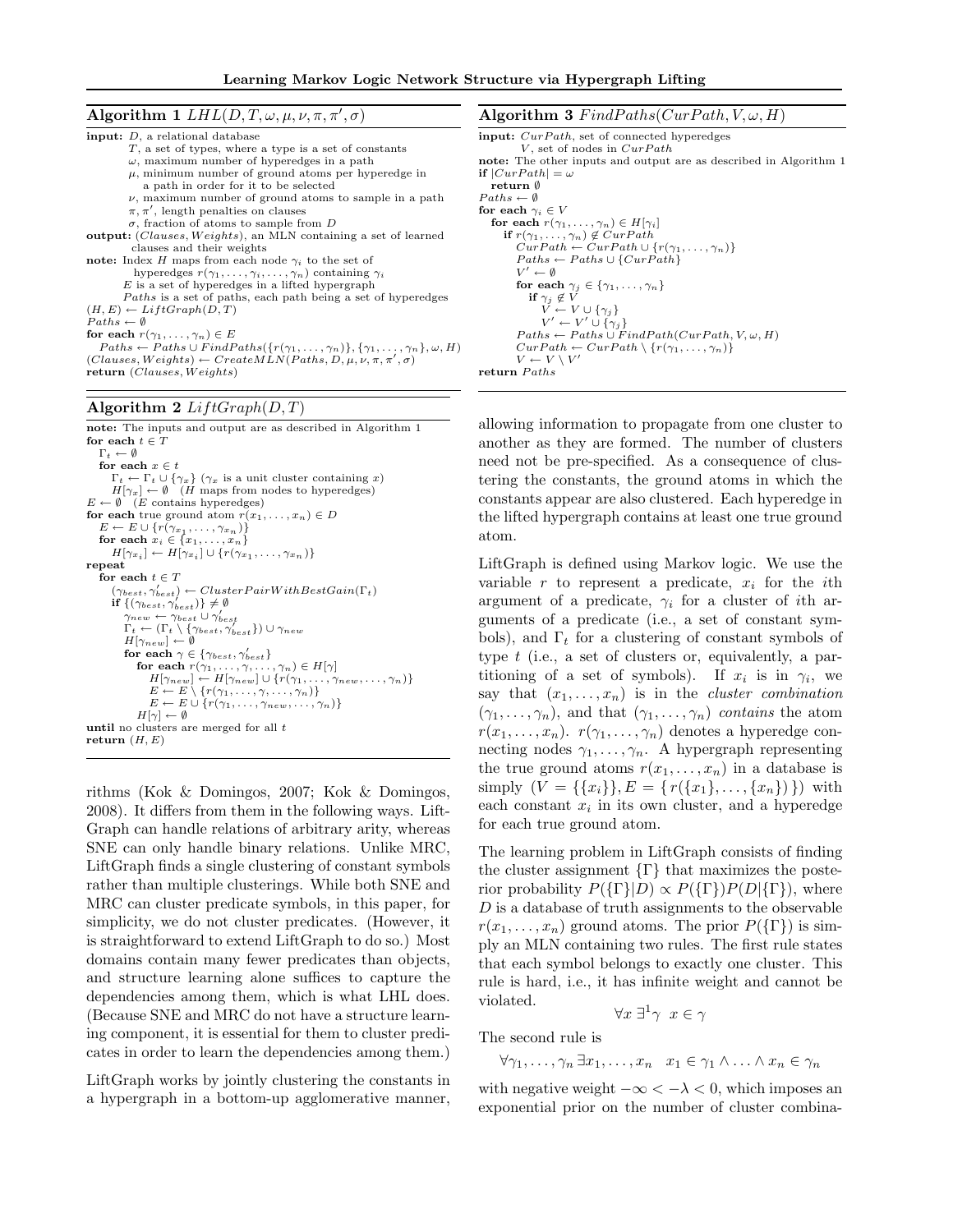| calls: $Variable Paths (Paths)$ , replaces the nodes in each path in<br><i>Paths</i> with variables |
|-----------------------------------------------------------------------------------------------------|
|                                                                                                     |
| $MakeClasses (Path)$ , creates clauses from hyperedges in Path                                      |
| $Sample(Path, \nu)$ , uniformly samples $\nu$ ground atoms from Path                                |
| $SampleDB(D, \sigma)$ , uniformly samples a fraction $\sigma$ of atoms                              |
| from database $D$                                                                                   |
| $NumTrueGroundAtoms(Path)$ , counts the number of true                                              |
| ground atoms in $Path$                                                                              |
| note: The inputs and output are as described in Algorithm 1                                         |
| (only select paths with enough true ground atoms (heuristic 1))                                     |
| $Paths \leftarrow VariablePaths(Paths)$                                                             |
| $SelectedPaths \leftarrow \emptyset$                                                                |
| for each $p \in Paths$                                                                              |
| <b>if</b> $(NumTrueGroundAtoms(p) >= PathLength(p) * \mu)$                                          |
| $SelectedPaths \leftarrow SelectedPaths \cup \{p\}$                                                 |
| (evaluate candidates with ground atoms in Path (heuristic 2))                                       |
| $CandidateClauses \leftarrow \emptyset$                                                             |
| for each $p \in SelectedPaths$                                                                      |
| $D' \leftarrow Sample(p, \nu)$                                                                      |
| for each $c \in MakeClauses(p)$                                                                     |
| if $Score(c, D') > Score(\emptyset, D')$                                                            |
| $CandidateClasses \leftarrow CandidateClasses \cup \{c\}$                                           |
| $CandidateClasses \leftarrow SortByLength(CandidateClasses)$                                        |
| (Evaluate candidates with ground atoms in database $D$ )                                            |
| $D' \leftarrow SampleDB(D, \sigma)$                                                                 |
| $SelectedClasses \leftarrow \emptyset$                                                              |
| for each $c \in CandidateClasses$                                                                   |
| $Better ThanSubClauses \leftarrow True$                                                             |
| for each $c' \in (SubClasses(c) \cap SelectedClasses)$                                              |
| if $Score(c, D') < Score(c', D')$<br>$Better ThanSubClauses \leftarrow False$                       |
| break                                                                                               |
| if (Better ThanSubClauses)                                                                          |
| $SelectedClasses \leftarrow SelectedClasses \cup \{c\}$                                             |
| AddClassesToMLN(Selected Clauses)                                                                   |
| $Weights \leftarrow LearnWeights (Selected Clauses)$                                                |
| return (SelectedClauses, Weights)                                                                   |
|                                                                                                     |

tions to prevent overfitting. The parameter  $\lambda$  is fixed during learning, and is the penalty in log-posterior incurred by adding a cluster combination.

The main MLN for the likelihood  $P(D|\{\Gamma\})$  contains the following rules. For each predicate  $r$  and each cluster combination  $(\gamma_1, \ldots, \gamma_n)$  that contains a true ground atom of  $r$ , the MLN contains the rule:

$$
\forall x_1, \ldots, x_n \quad x_1 \in \gamma_1 \land \ldots \land x_n \in \gamma_n \Rightarrow r(x_1, \ldots, x_n)
$$

We call these *atom prediction* rules because they state that the truth value of an atom is determined by the cluster combination it belongs to. These rules are soft. At most there can be one such rule for each true ground atom (i.e., when each constant is in its own cluster).

For each predicate  $r$ , we create a rule

$$
\forall x_1, \dots, x_n
$$
  

$$
(\bigwedge_{i=1}^m \neg(x_1 \in \gamma_1^i \land \dots \land x_n \in \gamma_n^i)) \Rightarrow r(x_1, \dots, x_n)
$$

where  $(\gamma_1^1, \ldots, \gamma_n^1), \ldots, (\gamma_1^m, \ldots, \gamma_n^m)$  are cluster combinations containing true ground atoms of r. This rule accounts for all atoms (all false) that are not in any cluster combination with true ground atoms of  $r$ . We call such a rule a default atom prediction rule because its antecedents are analogous to a default cluster combination that contains all atoms that are not in the cluster combinations of any atom prediction rule.

LiftGraph simplifies the learning problem by performing hard assignments of constant symbols to clusters (i.e., instead of computing probabilities of cluster  $n<sub>th</sub>$  membership, a symbol is simply assigned to its most likely cluster). The weights and the log-posterior can now be computed in closed form.<sup>1</sup> LiftGraph thus simply searches over cluster assignments, evaluating each one by its posterior probability. It begins by assigning each constant symbol  $x_i$  to its own cluster  $\{x_i\}$ , and creating a hyperedge  $r(\{x_1\},\ldots,\{x_n\})$ for each true ground atom  $r(x_1, \ldots, x_n)$ . Next it creates candidate pairs of clusters of each type, and for each pair, it evaluates the gain in posterior probability if its clusters are merged. It then chooses the pair that gives the largest gain to be merged. When clusters  $\gamma_i$  and  $\gamma'_i$  are merged to form  $\gamma_i^{new}$ , each hyperedge  $r(\gamma_1, \ldots, \gamma_i, \ldots, \gamma_n)$  is replaced with  $r(\gamma_1,\ldots,\gamma_i^{new},\ldots,\gamma_n)$  (and similarly for hyperedges containing  $\gamma'_i$ ). Since  $r(\gamma_1, \ldots, \gamma_i, \ldots, \gamma_n)$  contains at least one true ground atom,  $r(\gamma_1, \ldots, \gamma_i^{new}, \ldots, \gamma_n)$ must do too. To avoid trying all possible candidate pairs of clusters, LiftGraph only tries to merge  $\gamma_i$  and  $\gamma'_i$  if they appear in hyperedges  $r(\gamma_1, \ldots, \gamma_i, \ldots, \gamma_n)$ and  $r(\gamma_1, \ldots, \gamma'_i, \ldots, \gamma_n)$ . In this manner, it incrementally merges clusters until no merges can be performed to improve posterior probability. It then returns a lifted hypergraph whose hyperedges all contain at least one true ground atom.

#### 3.2. Path Finding

FindPaths constructs paths by starting from each hyperedge in a hypergraph. It begins by adding a hyperedge to an empty path, and then recursively adds hyperedges linked to nodes already present in the path (hyperedges already in the path are not re-added). Its search terminates when the path reaches a maximum length or when no new hyperedge can be added. Each time a hyperedge is added to the path, Find-Paths stores the resulting path as a new one. All the paths are passed on to the next step to create clauses.

#### 3.3. Clause Creation and Pruning

A path in the hypergraph corresponds to a conjunction of  $r(\gamma_1, \ldots, \gamma_n)$  hyperedges, and it guarantees that the conjunction has at least one support in the hypergraph (i.e., there is at least one true ground atom in each hyperedge). We replace each  $\gamma_i$  in a path with a variable, thereby creating a variabilized atom for each hyperedge. We convert the conjunction of positive literals to a clause because that is the form that is typically used

<sup>1</sup>See http://alchemy.cs.washington.edu/papers/kok09a for the derivation of the log-posterior.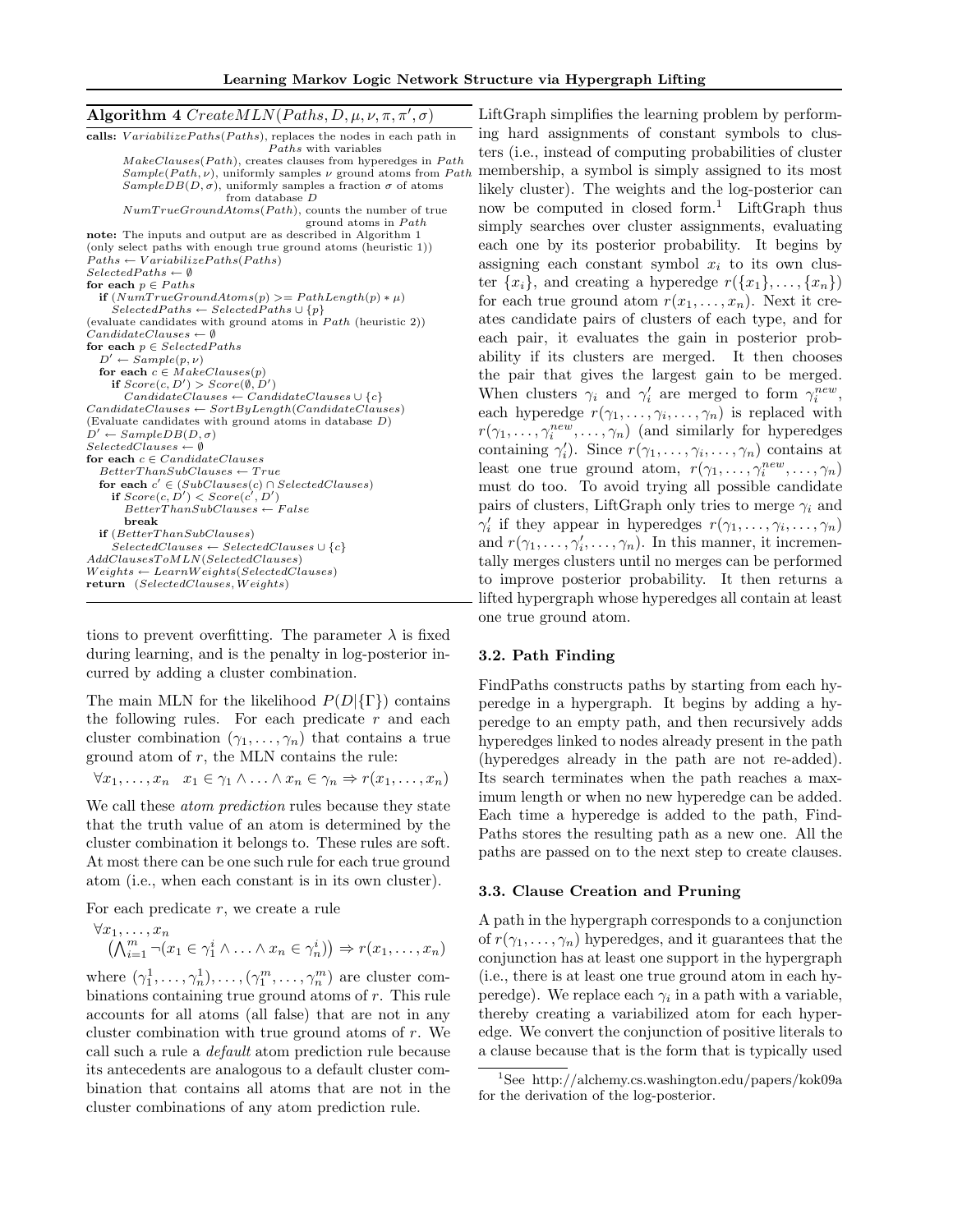by ILP (inductive logic programming) and MLN structure learning and inference algorithms. (In Markov logic, a conjunction of positive literals with weight  $w$ is equivalent to a clause of negative literals with weight  $-w$ ). In addition, we add clauses with the signs of up to n literals flipped (where  $n$  is a user-defined parameter), since the resulting clauses may also be useful. (Notice that if all but one of the literals are negative, this is a definite clause whose antecedent is supported by a path in the hypergraph.)

We evaluate each clause using weighted pseudolog-likelihood (WPLL) (Kok & Domingos, 2005). WPLL is defined as:  $\mathcal{C}_{w,F,D}^{\bullet}(X = x) =$  $\sum_{r \in R} c_r \sum_{g \in G_r^D} \log P_{w,F}(X_g = x_g | MB_x(X_g))$ where  $F$  is a set of clauses,  $w$  is a set of clause weights, R is the set of first-order predicates,  $G_r^D$  is a set of ground atoms of predicate r in database  $D$ , and  $x_g$  is the truth value (0 or 1) of ground atom g, and  $P_{w,F}(X_g = x_g | MB_x(X_g)) =$  $\exp\left(\sum_{i \in F} w_i n_i(x)\right)$ 

 $\frac{\exp\left(\sum_{i\in F} w_i n_i(\omega)\right)}{\exp\left(\sum_{i\in F} w_i n_i(x_{[Xg=0]})\right) + \exp\left(\sum_{i\in F} w_i n_i(x_{[Xg=1]})\right)}.$ 

 $MB_x(X_g)$  is the state of  $X_g$ 's Markov blanket in the data,  $n_i(x)$  is the number of true groundings of the *i*th clause in x,  $n_i(x_{[X_q=0]})$  is the number of true groundings of the *i*th clause when we force  $X_q = 0$  and leave the remaining data unchanged, and similarly for  $n_i(x_{[X_a=1]})$ . Following Kok & Domingos, we set  $c_r = 1/|G_r^D|$  to weight all first-order predicates equally, and penalize the WPLL with a length penalty  $-\pi d$ , where  $d$  is the number of atoms in a clause. Summing over all ground atoms in WPLL is computationally expensive, so we only sum over a randomly-sampled fraction  $\sigma$  of them. We define the score of a clause c as  $Score(c, D) = log P_{w', F', D}^{\bullet}(X = x) - \pi d$ , where  $F'$  is a set containing c and one unit clause for each predicate in  $R$ , and  $w'$  is a set of optimal weights for the clauses in  $F'$ .

We iterate over the clauses from shortest to longest. For each clause, we compare its scores against those of its sub-clauses (considered separately) that have already been retained. If the clause scores higher than all of these sub-clauses, it is retained; otherwise, it is discarded. In this manner, we discard clauses which are unlikely to be useful. Note that this process is efficient because the score of a clause only needs to be computed once, and can be cached for future comparisons. (Alternatively, we could evaluate a clause against all its sub-clauses taken together, but this would require re-optimizing the weights for each combination of sub-clauses for every comparison, which is computationally expensive.)

Finally we add the retained clauses to an MLN. We

| Table 1. Information on datasets. |  |
|-----------------------------------|--|
|                                   |  |

| <i>Lable 1.</i> Information on Gatasets. |        |                    |               |                        |                              |  |
|------------------------------------------|--------|--------------------|---------------|------------------------|------------------------------|--|
|                                          |        | $Const-$           | Predi-        | True                   | Total                        |  |
| Dataset                                  | Types  | ants               | cates         | $_{\rm Atoms}$         | Atoms                        |  |
| <b>IMDB</b><br>UW-CSE<br>Cora            | 4<br>5 | 316<br>929<br>3079 | 6<br>12<br>10 | 1224<br>2112<br>42.558 | 17.793<br>260.254<br>687.422 |  |

have the option of doing this in several ways. We could greedily add the clauses one at a time in order of decreasing score. After adding each clause, we relearn the weights, and keep the clause in the MLN if it improves the overall WPLL. Alternatively, we could add all the clauses to the MLN, and learn weights using L1 regularization to prune away 'bad' clauses by giving them zero weights (Huynh & Mooney, 2008). Lastly, we could use L2-regularization instead if the number of clauses is not too large, and rely on the regularization to give 'bad' clauses low weight. Optionally, we discard clauses containing 'dangling' variables (i.e., variables which only appear once in a clause), since these are unlikely to be useful.

We use two heuristics to speed up clause evaluation. First we discard a path at the outset if it contains fewer than  $\mu$  true ground atoms per hyperedge. This cuts the time we spend evaluating clauses that are not well supported by data. Second, before evaluating a clause's WPLL with respect to a database, we evaluate it with respect to the smaller number of ground atoms contained in the paths that gave rise to it. (Note that a clause can be created from different paths.) We limit the number of such ground atoms to a maximum of  $\nu$ . We use a smaller structure prior  $\pi'$  to avoid prematurely removing good clauses.

#### 4. Experiments

#### 4.1. Datasets

We carried out experiments to investigate whether LHL performs better than previous approaches, and to evaluate the contributions of its components. We used three datasets publicly available at http://alchemy.cs.washington.edu. Their details are shown in Table 1.

IMDB. This dataset, created by Mihalkova and Mooney (2007) from the IMDB.com database, describes a movie domain. It contains predicates describing movies, actors, directors, and their relationships (e.g, Actor(person), WorkedIn(person, movie), etc.) It is divided into 5 independent folds. We omitted 4 equality predicates (e.g., SameMovie(movie, movie)) that are true if and only if their arguments are the same. They are superseded by the equality operator in the systems we are comparing, and can be easily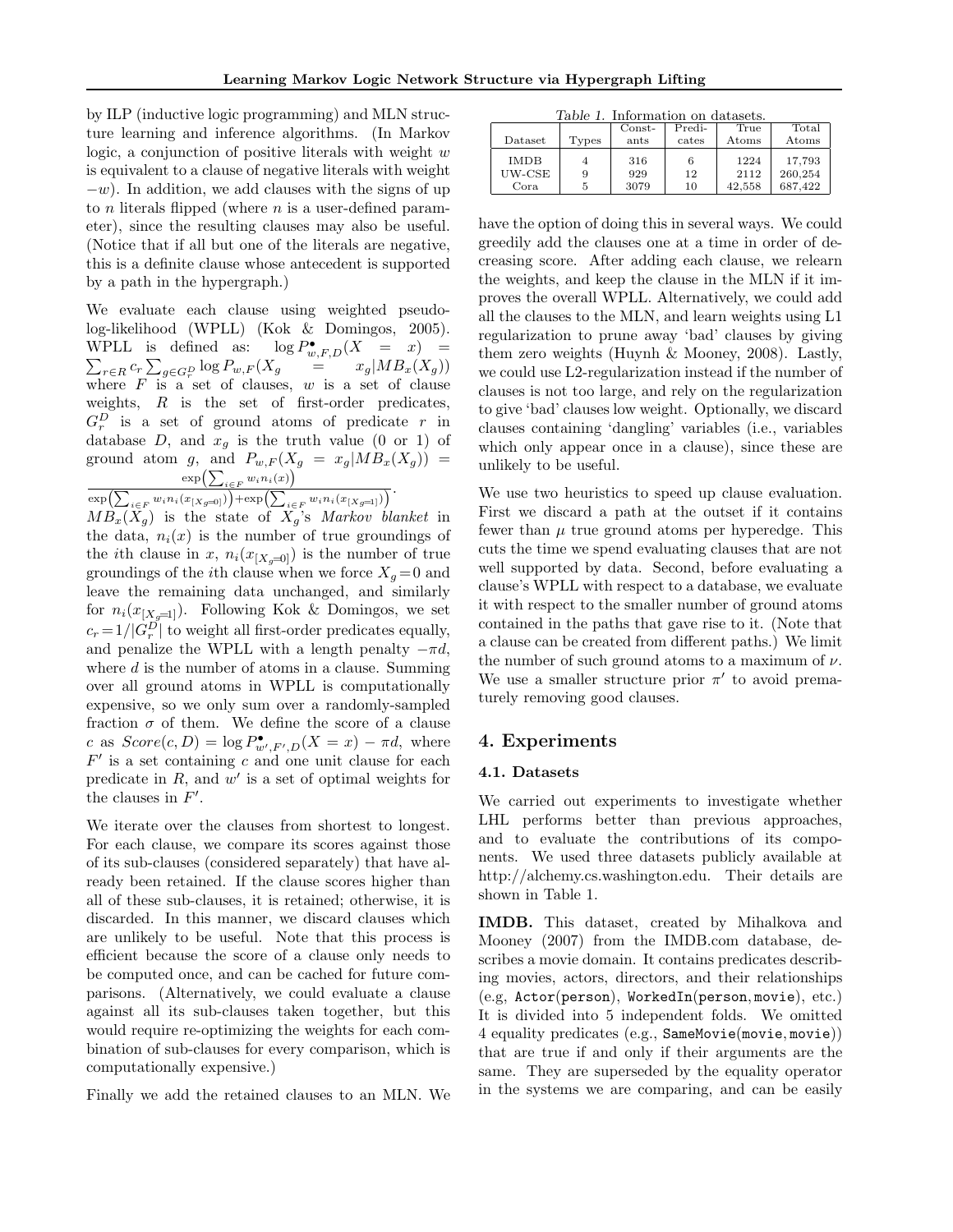predicted with a unit clause (e.g.,  $SameMovie(x, x)$ ), trivially boosting the systems' performances.

UW-CSE. This dataset, prepared by Richardson and Domingos (2006), describes an academic department. Its predicates describe students, faculty, and their relationships (e.g, Professor(person), TaughtBy(course, person, quarter), etc.). The dataset is divided into 5 independent areas/folds (AI, graphics, etc.). We omitted 9 equality predicates for the same reasons as above.

Cora. This dataset is a collection of citations to computer science papers, created by Andrew Mc-Callum, and later processed by Singla and Domingos (2006) into 5 folds for the task of deduplicating the citations, and their title, author, and venue fields. Predicates include: SameCitation(cit1, cit2), TitleHasWord(title, word), etc.

#### 4.2. Systems

We compared LHL to two state-of-the-art systems: BUSL (Mihalkova & Mooney, 2007) and MSL (Kok & Domingos, 2005). Both systems are implemented in the Alchemy software package (Kok et al., 2009).

BUSL. BUSL uses a form of relational pathfinding to find a path of ground atoms in the training data, but restricts itself to very short paths (length 2) to avoid fully searching the large space of paths. It variabilizes each ground atom in the path, and constructs a Markov network whose nodes are the paths viewed as Boolean variables (conjunctions of atoms). It uses the Grow-Shrink Markov network learning algorithm (Bromberg et al., 2006) to find the edges between the nodes. For each node, the algorithm greedily adds and removes nodes from its Markov blanket using the  $\chi^2$  measure of dependence. From the cliques thus created in the Markov network, BUSL creates clauses. For each clique, it forms disjunctions of the atoms in the clique's nodes, and creates clauses with all possible negation/non-negation combinations of the atoms. BUSL then computes the WPLL of the clauses, and adds them one at a time, in order of decreasing WPLL, to an MLN containing only unit clauses. After adding a clause, the weights of all clauses in the MLN are relearned to compute the new WPLL. If a clause increases the overall WPLL, it is retained in the MLN.

MSL. We used the beam search version of MSL that is implemented in Alchemy. MSL begins by adding all possible unit clauses to an MLN. MSL maintains a set of  $n$  clauses that give the best score improvement over the current MLN. Initially, the set is empty. MSL creates all possible clauses of length two, and adds the n clauses with the highest improvement in WPLL to the set. It then repeatedly adds literals to the clauses in the set, and evaluates the WPLL of the newly formed clauses, always maintaining the  $n$  highest-scoring ones in the set. When none can be added to the set, it adds the best performing clause in the set to the MLN. It then restarts the search from an empty set. MSL terminates when it cannot find a clause that improves upon the current MLN's WPLL.

To investigate the importance of hypergraph lifting, we removed the LiftGraph component from LHL, and let FindPaths run on the unlifted hypergraph. The rules it learned were pruned by CreateMLN as normal. We call this system LHL-FindPaths. We also investigated the contribution of hypergraph lifting alone by applying LiftGraph's MLN on the test sets. We call this system LHL-LiftGraph. We also investigated the effectiveness of the two heuristics in CreateMLN, by disabling them and observing the performance of the MLN thus learned by LHL. We call this system LHL-NoHeu. Altogether we compared six systems: LHL, LHL-NoHeu, LHL-FindPaths, LHL-LiftGraph, BUSL and MSL. All systems are implemented in C++.

The following parameter values were used for the LHL systems on all datasets:  $\lambda = 1$ ,  $\mu = 50$ ,  $\nu = 500$ ,  $\sigma = 0.5$ . The other parameters were set as follows:  $\omega = 5$  (IMDB, UW-CSE) and 4 (Cora);  $\pi = 0.01$  (UW-CSE, Cora) and 0.1 (IMDB); and  $\pi' = 0.001$  (UW-CSE, Cora) and 0.01 (IMDB). (See Algorithm 1 for the parameter descriptions.) For BUSL and MSL, we set their parameters corresponding to  $\pi$  to values we used for LHL. We also set their  $minWeight$  parameter to zero (empirically we found that this value performed better than their defaults). All other BUSL and MSL parameters were set to their default values. For all LHL systems, we created clauses with all combinations of negated/non-negated atoms in a variabilized path; greedily added clauses one at a time in order of decreasing score to an MLN (initially empty); and excluded clauses with dangling variables from the final MLN. (To ensure fairness, we also tried excluding dangling clauses in BUSL and MSL, and report the best results for each.) The parameters were set in an ad hoc manner, and per-fold optimization using a validation set could conceivably yield better results. All systems were run on identically configured machines (2.8GHz, 4GB RAM).

#### 4.3. Methodology

For each dataset, we performed cross-validation using the five previously defined folds. For IMDB and UW-CSE, we performed inference over the groundings of each predicate to compute their probabilities of be-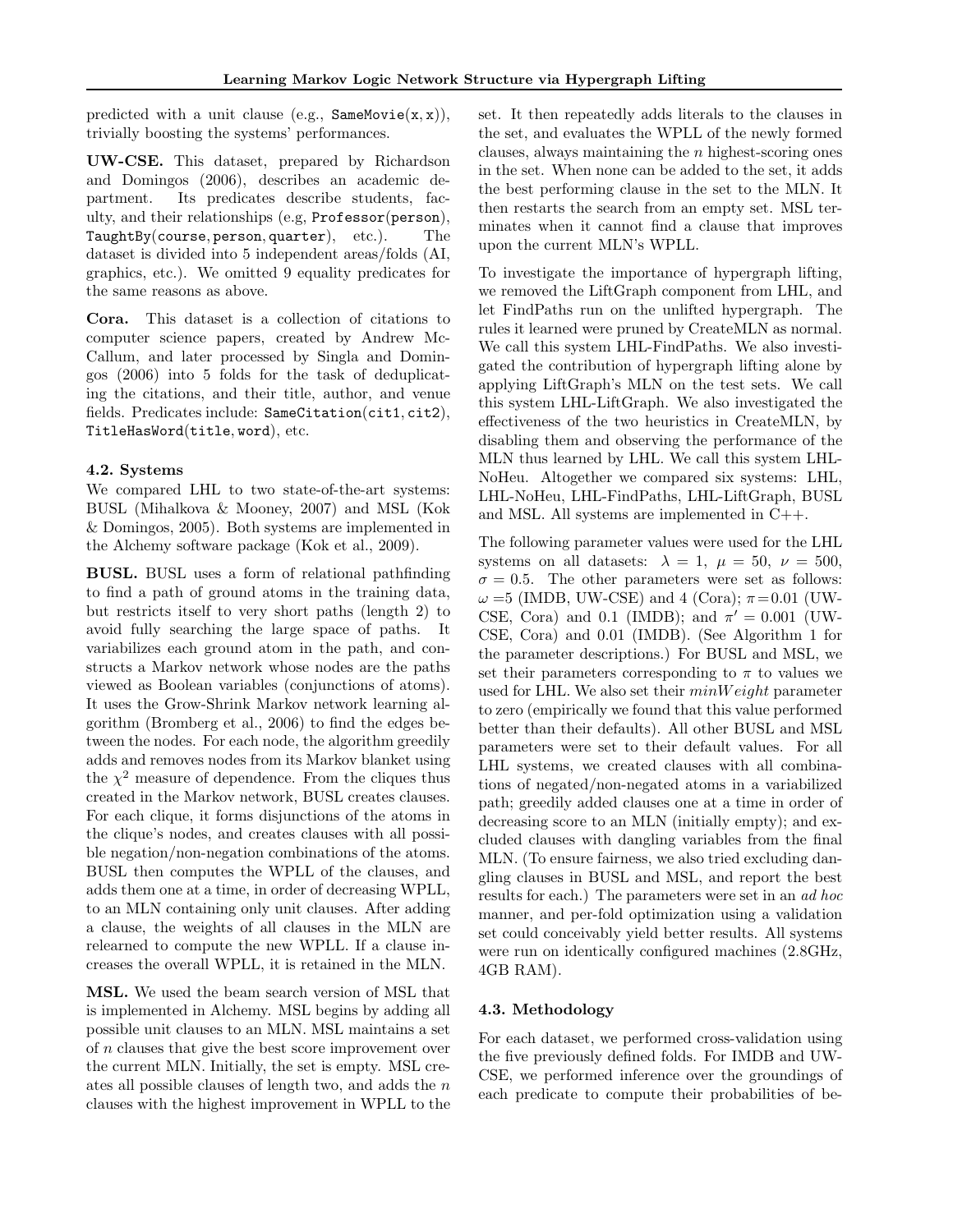Learning Markov Logic Network Structure via Hypergraph Lifting

| <i>Table 2.</i> Experimental results. |                 |                  |                                                            |                 |                                   |                                                                                       |                          |                                  |                     |
|---------------------------------------|-----------------|------------------|------------------------------------------------------------|-----------------|-----------------------------------|---------------------------------------------------------------------------------------|--------------------------|----------------------------------|---------------------|
|                                       | <b>IMDB</b>     |                  |                                                            | UW-CSE          |                                   |                                                                                       | Cora                     |                                  |                     |
| System                                | AUC             | <b>CLL</b>       | Time (min)                                                 | $\rm AUC$       | CLL                               | Time (hr)                                                                             | AUC                      | <b>CLL</b>                       | Time (hr)           |
| LHL                                   | $0.69 + 0.01$   | $-0.13 \pm 0.00$ | $15.63 \pm 1.88$                                           | $0.22 + 0.01$   | $-0.04 \pm 0.00$                  | $7.55 \pm 1.53$                                                                       | $0.87 + 0.00$            | $-0.26 \pm 0.00$                 | $14.82 \pm 1.78$    |
| LHL-NoHeu                             | $0.69 + 0.01$   | $-0.13 \pm 0.00$ |                                                            |                 |                                   | $39.00 \pm 13.56$ $\vert$ 0.22 $\pm$ 0.01 $\vert$ -0.04 $\pm$ 0.00 158.24 $\pm$ 46.70 | $0.87 \pm 0.00$          | $-0.26 \pm 0.00$                 | $33.99 \pm 3.86$    |
| LHL-FindPaths $0.69 \pm 0.01$         |                 | $-0.13 \pm 0.00$ | $242.41 \pm 30.31 \mid 0.19 \pm 0.01 \quad -0.04 \pm 0.00$ |                 |                                   | $56.69 \pm 19.98$                                                                     |                          | $0.91 \pm 0.00$ $-0.17 \pm 0.00$ | $5935.50 \pm 39.21$ |
| $LHL-LiftGraph$                       | $0.45 \pm 0.01$ | $-0.27 \pm 0.01$ | $0.18 \pm 0.01$                                            |                 | $ 0.14 \pm 0.01 - 0.06 \pm 0.00 $ | $0.001 \pm 0.000$                                                                     | $\overline{\phantom{a}}$ |                                  | $0.01 \pm 0.01$     |
| BUSL                                  | $0.47 \pm 0.01$ | $-0.14 \pm 0.00$ | $4.69 \pm 1.02$                                            | $0.21 \pm 0.01$ | $-0.05 \pm 0.00$                  | $12.97 \pm 9.80$                                                                      | $0.17 + 0.00$            | $-0.37 \pm 0.00$                 | $18.65 \pm 9.52$    |
| $\operatorname{MSL}$                  | $0.41 \pm 0.01$ | $-0.17 \pm 0.00$ | $0.17 \pm 0.10$                                            |                 | $0.18 \pm 0.01$ $-0.57 \pm 0.00$  | $2.13 \pm 0.38$                                                                       | $0.17 \pm 0.00$          | $-0.37 \pm 0.00$                 | $65.60 \pm 1.82$    |

ing true, using the groundings of all other predicates as evidence. Exceptions are the predicates Actor and Director (IMDB), and Student and Professor (UW-CSE). We evaluated groundings for those predicates together, using all other predicates as evidence. This is because groundings of those predicates for the same constant are mutually exclusive and exhaustive (e.g., Actor(Bob) and Director(Bob)). Knowing one determines the value of the other. For Cora, we ran inference over each of the four predicates SameCitation, SameTitle, SameAuthor, and SameVenue in turn, using the groundings of all other predicates as evidence. We used Alchemy's Gibbs sampling for all systems except LHL-LiftGraph. For LHL-LiftGraph, we used Alchemy's MC-SAT algorithm (Poon & Domingos, 2006) because it has been shown to give better results for MLNs containing deterministic rules, which LHL-LiftGraph does. Each run of the inference algorithms drew 1 million samples, or ran for a maximum of 24 hours, whichever came earlier.

To evaluate the performance of the systems, we measured the average conditional log-likelihood of the test atoms (CLL), and the area under the precision-recall curve (AUC). The advantage of the CLL is that it directly measures the quality of the probability estimates produced. The advantage of the AUC is that it is insensitive to the large number of true negatives (i.e., atoms that are false and predicted to be false). The precision-recall curve for a predicate is computed by varying the threshold CLL above which an atom is predicted to be true.

#### 4.4. Results

Table 2 reports the AUCs, CLLs and runtimes. The AUC and CLL results are averages over all atoms in the test sets and their standard deviations. Runtimes are averages over the five folds.

We first compare LHL to BUSL and MSL. In both AUC and CLL, LHL outperforms BUSL and MSL on all datasets. The differences between LHL and BUSL/MSL on all datasets are statistically significant according to one-tailed paired t-tests (p-values  $\leq 0.02$ ) for both AUC and CLL). LHL is slower than BUSL and MSL on the smallest dataset (IMDB), mixed on the medium one (UW-CSE), and faster on the largest one (Cora). This suggests that LHL scales better than BUSL and MSL.

Next we compare LHL to its components LHL-LiftGraph and LHL-FindPaths. Comparing the runtimes of LHL and LHL-FindPaths, we see that LHL is much faster than LHL-FindPaths. LHL's AUC and CLL are similar to or better than LHL-FindPaths's on IMDB and UW-CSE, but are worse on Cora. These results suggest that: LHL is a lot faster than LHL-FindPaths without any loss in accuracy on some datasets; and when LHL-FindPaths does better, it does so at a huge computational cost (e.g., it took about 247 days to run on  $Cora<sup>2</sup>$ ). LHL also outperforms LHL-LiftGraph on both AUC and CLL on the IMDB and UW-CSE datasets.<sup>3</sup> This suggests that LHL's ability to learn clauses that capture complex dependencies among predicates is an advantage over the simple rules in LHL-LiftGraphs.

Comparing LHL and LHL-NoHeu, we see that the two speedup heuristics in CreateMLN are effective in reducing LHL's runtime. On all datasets, we see that the heuristics do not compromise the quality of the MLNs that LHL learns because LHL and LHL-NoHeu have the same AUC and CLL. Examining the runtime of LiftGraph, we found that it accounts for only a tiny fraction of LHL runtime (less than 0.1%).

The results for MSL on UW-CSE and Cora are much worse than those reported by Kok and Domingos (2005). They evaluated MSL by computing the probability that a ground atom is true given all other ground atoms as evidence, a much easier task than ours. We also did not use their domain-specific declarative bias to guide clause construction. (Notice how LHL is able to overcome the myopia of greedy search without the help of this bias.) The results for BUSL on IMDB and UW-CSE are also worse than that reported by Mihalkova and Mooney (2007). Unlike them, we omitted the equality predicates (as mentioned earlier) because they are superfluous and can be easily predicted with

<sup>2</sup>For each test fold, we ran FindPaths in parallel on all training folds, and added the runtimes.

<sup>3</sup>LHL-LiftGraph on Cora crashed by running out of memory. Alchemy automatically converts the default atom prediction rules into clausal form and represents each clause separately, causing a blow-up in the number of clauses.